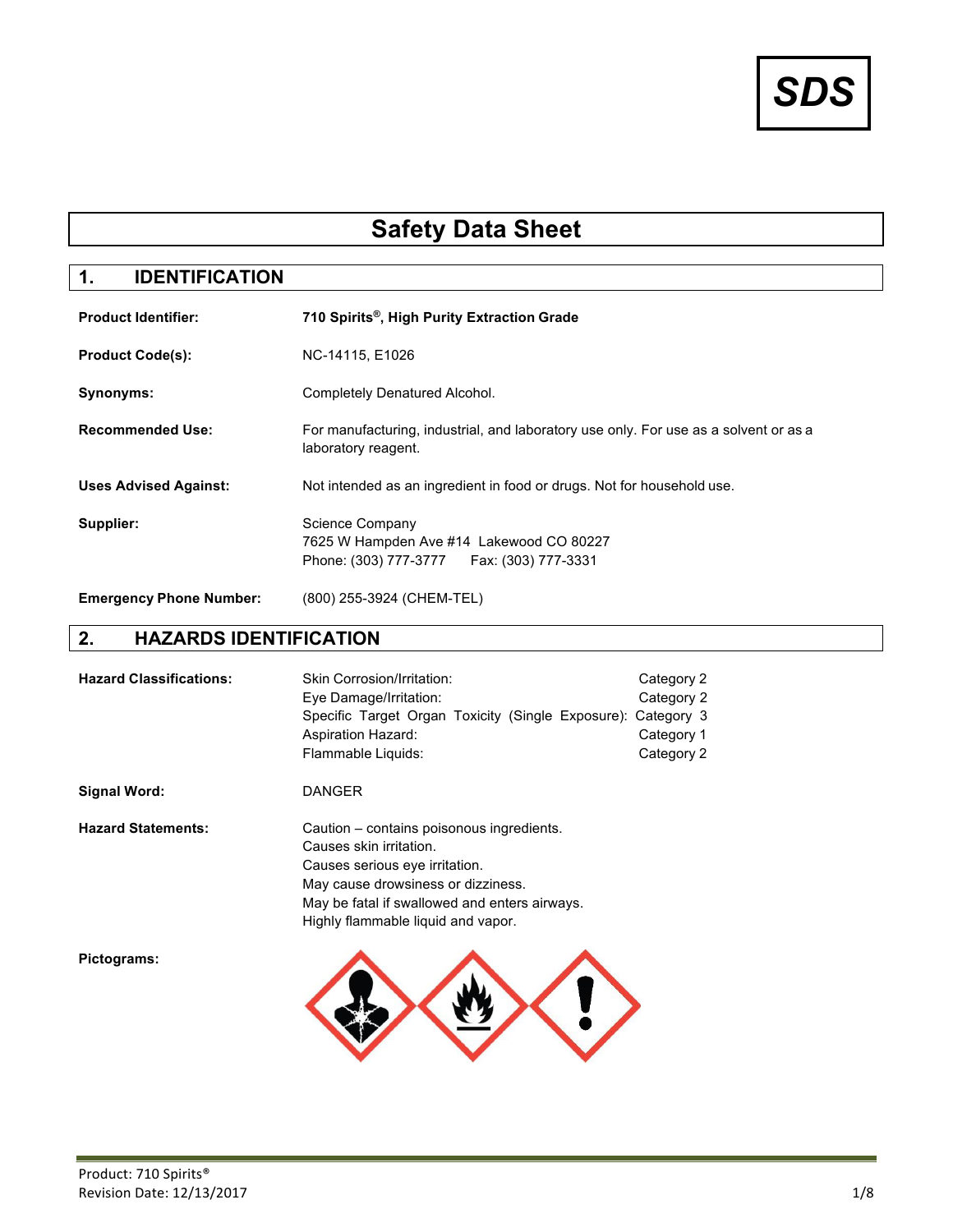#### **Precautionary Statements:**

| <b>Prevention:</b>                                 | Wash thoroughly after handling.<br>Wear protective gloves, eye protection, and face protection.<br>Avoid breathing fumes, mists, vapors, or spray.<br>Use only outdoors or in a well-ventilated area.<br>Keep away from heat, sparks, open flames, and hot surfaces. - No smoking.<br>Keep container tightly closed.<br>Ground container and receiving equipment.<br>Use explosion-proof electrical, ventilating, lighting, and transportation equipment.<br>Use only non-sparking tools.<br>Take precautionary measures against static discharge.                                                                                                                                                                                |
|----------------------------------------------------|-----------------------------------------------------------------------------------------------------------------------------------------------------------------------------------------------------------------------------------------------------------------------------------------------------------------------------------------------------------------------------------------------------------------------------------------------------------------------------------------------------------------------------------------------------------------------------------------------------------------------------------------------------------------------------------------------------------------------------------|
| Response:                                          | If on skin (or hair): Wash with plenty of water. Take off immediately all contaminated<br>clothing. Wash contaminated clothing before reuse. If skin irritation occurs: Get medical<br>attention.<br>If in eyes: Rinse cautiously with water for several minutes. Remove contact lenses, if<br>present and easy to do. Continue rinsing. If eye irritation persists: Get medical attention.<br>If inhaled: Remove person to fresh air and keep comfortable for breathing. Call a poison<br>center or doctor if you feel unwell.<br>If swallowed: Immediately call a poison center or doctor. Do NOT induce vomiting.<br>In case of fire: Use water spray, dry powder, alcohol resistant foam, or carbon dioxide to<br>extinguish. |
| Storage:                                           | Store in a well-ventilated place. Keep cool.<br>Store locked up.                                                                                                                                                                                                                                                                                                                                                                                                                                                                                                                                                                                                                                                                  |
| Disposal:                                          | Dispose of contents and container in accordance with local, regional, national, and<br>international regulations.                                                                                                                                                                                                                                                                                                                                                                                                                                                                                                                                                                                                                 |
| <b>Hazards Not Otherwise</b><br><b>Classified:</b> | May cause adverse reproductive effects based on human and animal data.                                                                                                                                                                                                                                                                                                                                                                                                                                                                                                                                                                                                                                                            |
| <b>Toxicity Statement:</b>                         | Not applicable.                                                                                                                                                                                                                                                                                                                                                                                                                                                                                                                                                                                                                                                                                                                   |

#### **3. COMPOSITION AND INFORMATION ON INGREDIENTS**

| <b>Component</b>                         | <b>Common Name / Synonyms</b> | CAS#     | <b>Chemical Formula</b>        | % by Weight   |
|------------------------------------------|-------------------------------|----------|--------------------------------|---------------|
| Ethanol,<br>ACS/USP/FCC Grade            | Ethyl Alcohol                 | 64-17-5  | $C_2H_5OH$                     | $95.6 - 96.6$ |
| n-Heptane,<br>High Purity, Reagent Grade | Normal Heptane                | 142-82-5 | C <sub>7</sub> H <sub>16</sub> | $3.41 - 4.42$ |

#### **Trade Secret Statement:** Not applicable.

#### **4. FIRST AID MEASURES**

#### **First Aid Procedures:**

**Inhalation:** Move to fresh air. If breathing is difficult, give oxygen. If not breathing, give artificial respiration. WARNING! It may be hazardous to the person providing aid to give mouth-tomouth resuscitation when the inhaled or ingested material is toxic, infectious, or corrosive. Do not use mouth-to-mouth resuscitation if victim ingested or inhaled the substance; induce artificial respiration with the aid of a pocket mask equipped with a one-way valve or other proper respiratory medical device. Call a poison center or physician if symptoms occur.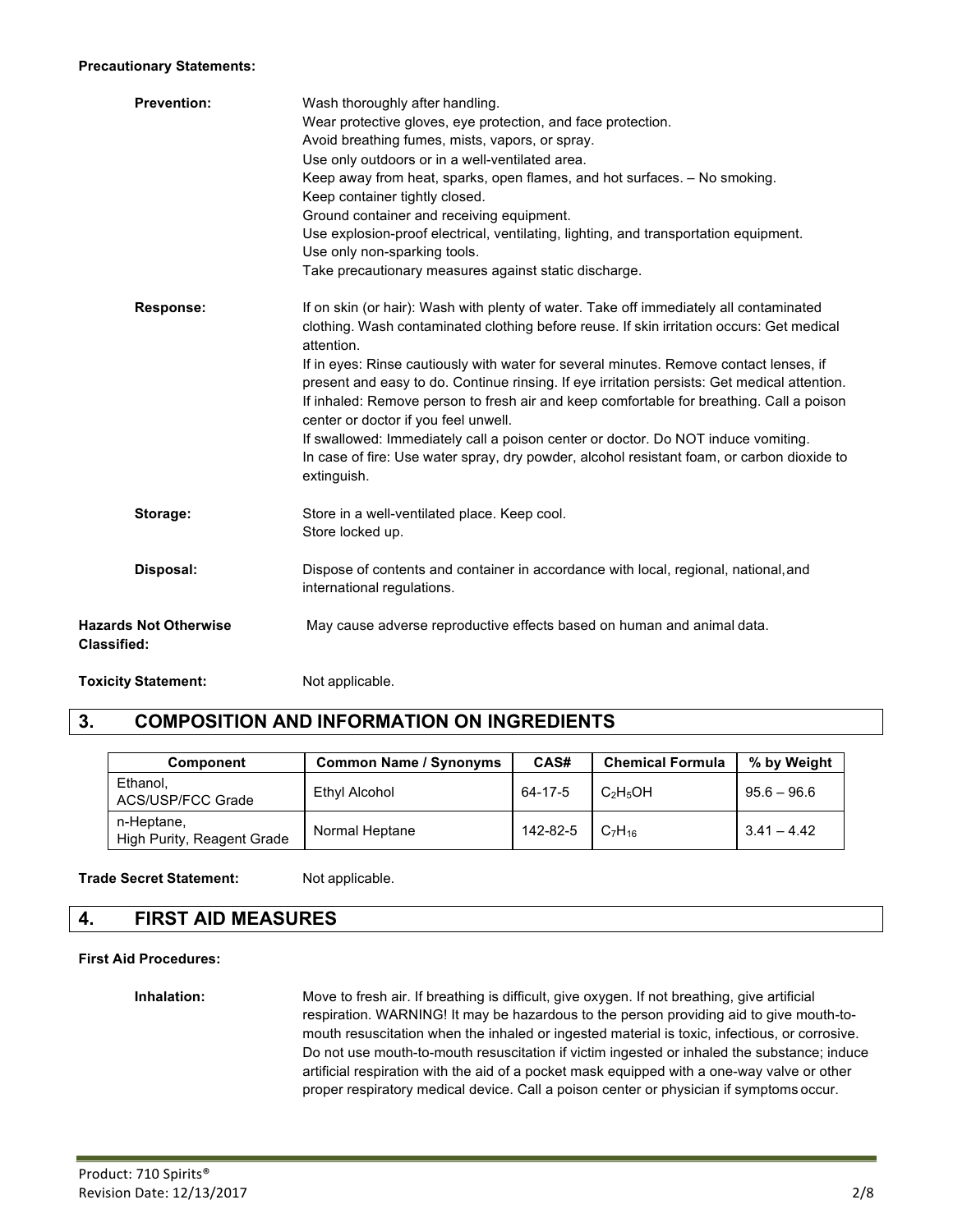| Ingestion:                                           | Do not induce vomiting unless directed to do so by medical personnel. If vomiting occurs,<br>keep head low so that vomit does not enter lungs. Never give anything by mouth to an<br>unconscious person. Call a poison center or physician if ingested.                                                                                                                                                                                                                                                                                                   |
|------------------------------------------------------|-----------------------------------------------------------------------------------------------------------------------------------------------------------------------------------------------------------------------------------------------------------------------------------------------------------------------------------------------------------------------------------------------------------------------------------------------------------------------------------------------------------------------------------------------------------|
| <b>Skin Contact:</b>                                 | Remove contaminated clothing and shoes. Wash skin with plenty of water for at least 15<br>minutes. Wash clothing before reuse. Get medical attention if symptoms persist.                                                                                                                                                                                                                                                                                                                                                                                 |
| <b>Eye Contact:</b>                                  | Check for and remove contact lenses if present and easy to do. Immediately flush eyes with<br>gentle but large stream of water for at least 15 minutes, lifting lower and upper eyelids<br>occasionally. Get medical attention if symptoms persist.                                                                                                                                                                                                                                                                                                       |
| <b>General Advice:</b>                               | Poison information centers in each state can provide additional assistance for scheduled<br>poisons. Ensure that medical personnel and those providing first aid are aware of the<br>material(s) involved and take precautions to protect themselves.                                                                                                                                                                                                                                                                                                     |
| <b>Symptoms and Effects:</b>                         | Inhalation may cause headache, fatigue, suffocation, drowsiness, and dizziness. Ingestion<br>may cause visual disturbances, impaired motor function, impaired concentration, nausea,<br>vomiting, diarrhea, constipation, abdominal pain, metabolic acidosis, respiratory failure, and<br>unconsciousness. Skin and eye contact may cause irritation. May cause central nervous<br>system effects if absorbed into the blood stream. May enter lungs if vomited. Prolonged or<br>repeated exposure may cause adverse reproductive effects and dermatitis. |
| Immediate Medical Care/<br><b>Special Treatment:</b> | Get medical attention immediately if feeling unwell or concerned. Treat symptomatically.<br>Symptoms may be delayed.                                                                                                                                                                                                                                                                                                                                                                                                                                      |

#### **5. FIREFIGHTING MEASURES**

**Suitable Extinguishing Media:** Water spray, dry powder, alcohol resistant foam, carbon dioxide.

**Unsuitable Extinguishing Media:** Do not use a solid (straight) water stream, as it may scatter and spread fire.

| <b>Hazardous Combustion</b><br><b>Products:</b>                              | Carbon oxides.                                                                                                                                                                                                                                                                                                                                                                                                                                                                       |
|------------------------------------------------------------------------------|--------------------------------------------------------------------------------------------------------------------------------------------------------------------------------------------------------------------------------------------------------------------------------------------------------------------------------------------------------------------------------------------------------------------------------------------------------------------------------------|
| <b>Specific Hazards:</b>                                                     | Highly flammable. Vapors may cause flash fire or ignite explosively. Burns vigorously if<br>ignited easily by heat, sparks, or flames. Material may burn with an invisible flame. Sealed<br>containers may explode when heated or involved in fire. Material is sensitive to static<br>discharge. Vapors may travel considerable distance to source of ignition and flash back.<br>Vapor from the solvent may accumulate in container headspace resulting in flammability<br>hazard. |
| <b>Special Protective Equipment/</b><br><b>Precautions for Firefighters:</b> | As in any fire, wear MSHA/NIOSH-approved (or equivalent), self-contained, positive-<br>pressure or pressure-demand breathing apparatus and full protective gear. Use water spray<br>to cool unopened containers. Move containers from fire area, if you can do so without risk.<br>This material may evaporate and leave a flammable residue if spilled. In the event of fire<br>and/or explosion, do not breathe fumes.                                                             |

#### **6. ACCIDENTAL RELEASE MEASURES**

**Personal Precautions and** Ventilate area of leak or spill. Isolate hazard area and keep unnecessary and unprotected **Protective Equipment:** personnel away from the area of the leak or spill. Keep upwind. Keep out of low areas. Wear appropriate personal protective equipment (see Section 8). Remove all sources of ignition. Pay attention to flashback. Take precautionary measures against static discharge. All equipment used when handling the product must be grounded. Use spark-proof tools and explosion-proof equipment. Avoid contact with eyes, skin, and clothing.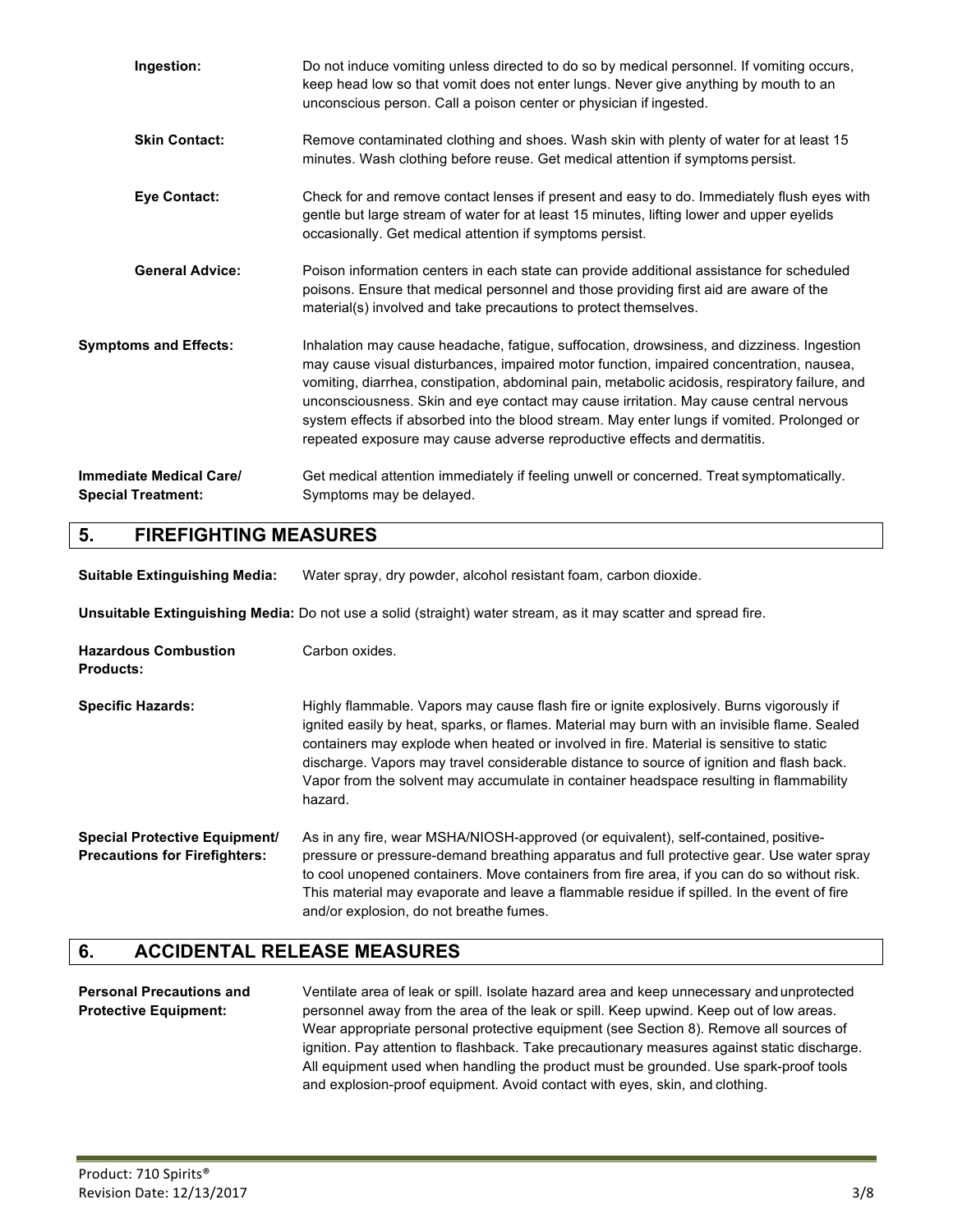| <b>Emergency Procedures:</b>    | Evacuate surrounding personnel as necessary. In case of chemical emergency, or if unsure<br>how to address an accidental release, consult a professional (see Section 1).                                                                                                                                                                            |
|---------------------------------|------------------------------------------------------------------------------------------------------------------------------------------------------------------------------------------------------------------------------------------------------------------------------------------------------------------------------------------------------|
| <b>Methods for Containment:</b> | Eliminate all sources of ignition. Stop the flow of material, if this is without risk. Prevent entry<br>into waterways, sewer, basements, or confined areas. Dike the spilled material where<br>possible. Product should not be released to the environment. Contain and recover liquid<br>when possible.                                            |
| <b>Methods for Cleanup:</b>     | Absorb spill with an inert material (e.g. vermiculite, dry sand, earth, cloth, or fleece) and<br>place in a non-combustible container for reclamation or disposal. Do not flush to sewer.<br>Clean contaminated surface thoroughly. Never return spills in original containers for reuse.<br>Clean up in accordance with all applicable regulations. |

#### **7. HANDLING AND STORAGE**

**Handling:** Do not handle, store, or open near an open flame, sources of heat, or sources of ignition. Wear personal protective equipment (see Section 8). Use only in well-ventilated areas. Provide sufficient air exchange and/or exhaust in work areas. Avoid contact with skin, eyes, and clothing. Do not breathe vapors or spray mist. Do not ingest. When using, do not eat, drink, or smoke. Take precautionary measures against static discharge. To avoid ignition of vapors by static electricity discharge, all metal parts of the equipment must begrounded. Keep away from incompatible materials (see Section 10). Handle in accordance with good industrial hygiene and safety practice. Wash thoroughly after handling. Containers of this material may be hazardous when empty, as they retain product residues. Observe all warnings and precautions listed for this product.

**Storage:** Store in a cool, dry, ventilated area. Store in a segregated and approved area away from incompatible materials (see Section 10). Store in original container. Keep containers tightly closed and upright. Keep away from food, drink, and animal foodstuffs. Keep out of the reach of children. Ground container and transfer equipment. Comply with all national, state, and local codes pertaining to the storage, handling, dispensing, and disposal of thisproduct.

#### **8. EXPOSURE CONTROLS AND PERSONAL PROTECTION**

| <b>Exposure Limits:</b>              | Ethanol:          | ACGIH: STEL:<br>OSHA: PEL:         | $1000$ ppm<br>$1000$ ppm<br>1900 mg/m <sup>3</sup>                                                                                                                                                                                                                                                                                                     |
|--------------------------------------|-------------------|------------------------------------|--------------------------------------------------------------------------------------------------------------------------------------------------------------------------------------------------------------------------------------------------------------------------------------------------------------------------------------------------------|
|                                      | n-Heptane:        | ACGIH: TWA:<br>STEL:<br>OSHA: PEL: | $400$ ppm<br>500 ppm<br>$400$ ppm                                                                                                                                                                                                                                                                                                                      |
| <b>Engineering Controls:</b>         |                   |                                    | Ensure adequate ventilation. Ventilation rates should be matched to conditions. If<br>applicable, use process enclosures, local exhaust ventilation, or other engineering controls<br>to maintain airborne levels below recommended exposure limits. If exposure limits have not<br>been established, maintain airborne levels to an acceptable level. |
| <b>Personal Protective Measures:</b> |                   |                                    |                                                                                                                                                                                                                                                                                                                                                        |
| <b>Eye/Face Protection:</b>          |                   |                                    | Wear safety glasses with side shields or safety goggles. Wear a face shield. Maintain<br>approved eye wash station and accessible rinse facilities in work area.                                                                                                                                                                                       |
| <b>Skin Protection:</b>              | resistant gloves. |                                    | Wear appropriate chemical resistant clothing (with long sleeves) and appropriate chemical                                                                                                                                                                                                                                                              |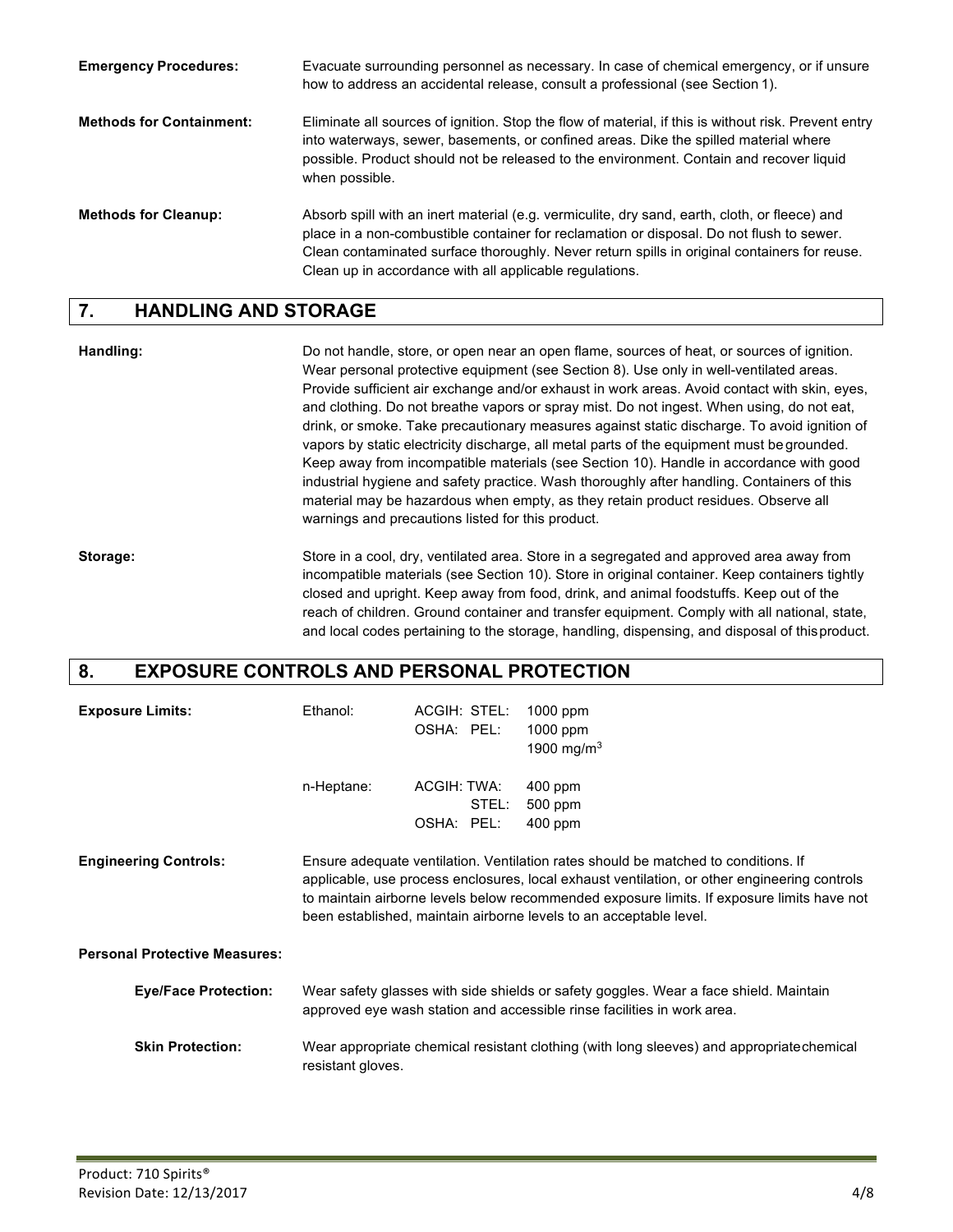**Respiratory Protection:** An air-purifying, NIOSH-approved respirator with appropriate cartridge or canister may be permissible under certain circumstances where airborne concentrations are expected to exceed exposure limits. Use a positive-pressure, air-supplied respirator if there is any potential for an uncontrolled release, if exposure levels are unknown, or in any other circumstances where air-purifying respirators may not provide adequate protection.

**for Personal Protective** glove manufacturers. **Equipment:**

**Specific Requirements** Ensure that glove material is compatible with this product. This information is availablefrom

#### **9. PHYSICAL AND CHEMICAL PROPERTIES**

*Unless otherwise indicated, all properties are given at 25 °C and standard pressure.*

| Appearance:                                        | Colorless, transparent liquid.                                      |
|----------------------------------------------------|---------------------------------------------------------------------|
| Odor:                                              | Alcoholic.                                                          |
| <b>Odor Threshold:</b>                             | No information found.                                               |
| Formula Weight:                                    | Mixture.                                                            |
| pH:                                                | No information found.                                               |
| <b>Melting/Freezing Point:</b>                     | $-114$ to $-91$ °C                                                  |
| <b>Boiling Point/Range:</b>                        | $80 - 98 °C$                                                        |
| <b>Decomposition Temperature:</b>                  | No information found.                                               |
| <b>Flash Point:</b>                                | $<$ 17 °C (estimate)                                                |
| <b>Auto-ignition Temperature:</b>                  | $>$ 246 °C (estimate)                                               |
| <b>Flammability:</b>                               | Flammable as a liquid and vapor.                                    |
| <b>Flammability/Explosive Limits:</b>              | Lower: 1.0% by volume (estimate)<br>Upper: 19% by volume (estimate) |
| Solubility:                                        | Miscible with ether, acetone, benzene, acetic acid.                 |
| <b>Vapor Pressure:</b>                             | $\geq$ 45 mmHq                                                      |
| <b>Vapor Density:</b>                              | ≥ 1.6 (Air = 1)                                                     |
| <b>Specific Gravity:</b>                           | $0.797 - 0.791$ at 15.56 °C (Water = 1)                             |
| <b>Evaporation Rate:</b>                           | No information found.                                               |
| <b>Viscosity:</b>                                  | No information found.                                               |
| <b>Partition Coefficient</b><br>(n-octanol/water): | No information found.                                               |

#### **10. STABILITY AND REACTIVITY**

| <b>Reactivity Data:</b>                            | Highly flammable. See Section 9.                                                                                                                      |
|----------------------------------------------------|-------------------------------------------------------------------------------------------------------------------------------------------------------|
| <b>Chemical Stability:</b>                         | Stable under normal conditions.                                                                                                                       |
| <b>Conditions to Avoid:</b>                        | Heat, flames, sparks, sources of ignition, incompatible materials.                                                                                    |
| Incompatible Materials:                            | Oxidizing agents, metals, halogens, isocyanates, inorganic salts, inorganic hydrides, organic<br>materials, hydrazine, acid anhydrides, bases, acids. |
| <b>Hazardous Decomposition</b><br><b>Products:</b> | Carbon oxides.                                                                                                                                        |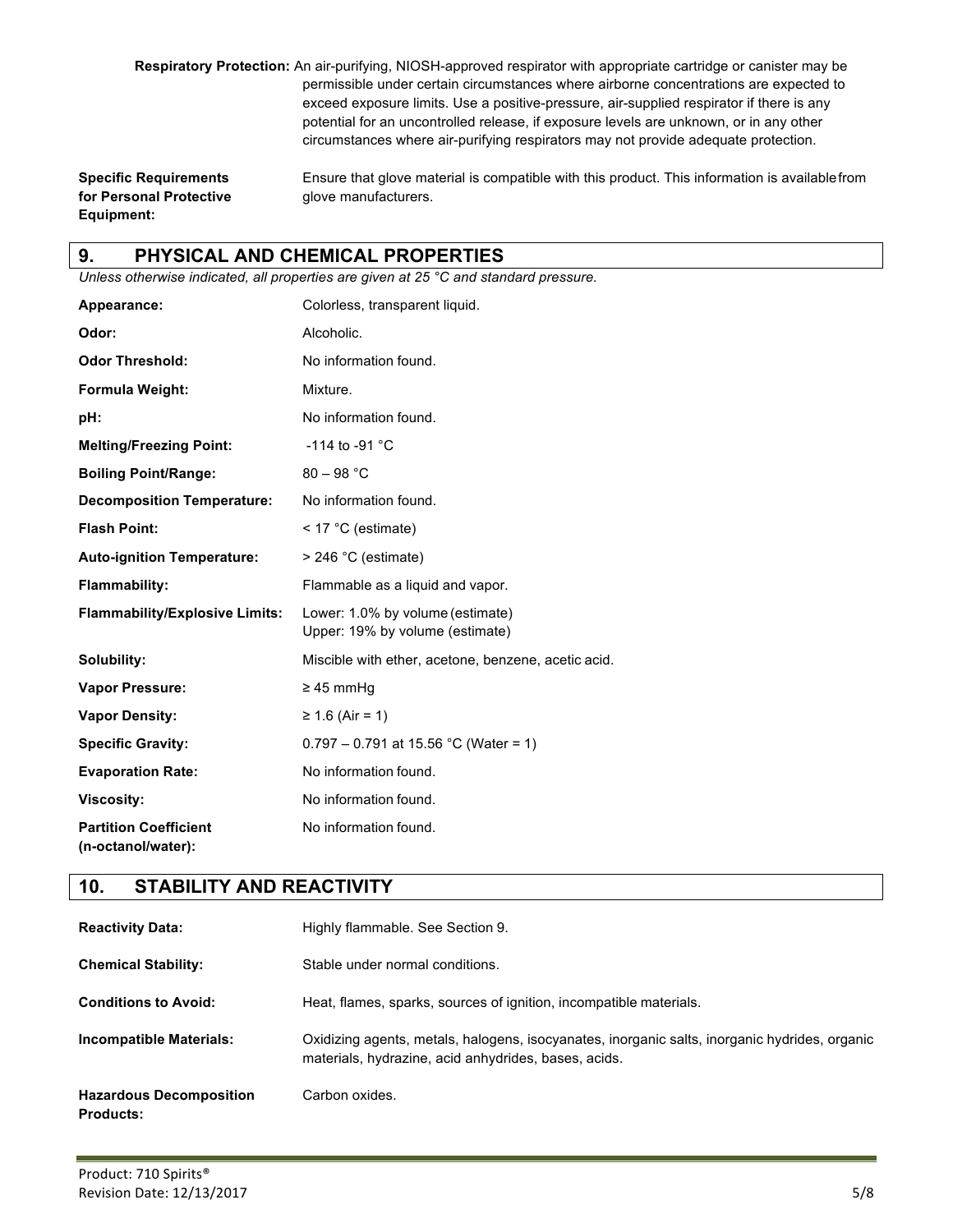**Possibility of Hazardous** May react vigorously, violently, or explosively if exposed to extreme thermal conditions orin **Reactions:** contact with the incompatible materials listed above.

**Hazardous Polymerization:** Will not occur.

#### **11. TOXICOLOGICAL INFORMATION**

| <b>Routes of Exposure:</b>   | Inhalation, ingestion, skin contact, eye contact.                                                                                                                                                                                                                             |                                                           |                                                                                                |
|------------------------------|-------------------------------------------------------------------------------------------------------------------------------------------------------------------------------------------------------------------------------------------------------------------------------|-----------------------------------------------------------|------------------------------------------------------------------------------------------------|
| <b>Acute Effects:</b>        | Harmful if swallowed, inhaled, or exposed to the skin or eyes. May cause drowsiness or<br>dizziness if absorbed into the blood stream. May enter lungs if vomited. May affect the<br>blood, brain, urinary system, liver, spleen, kidneys, lungs, and central nervous system. |                                                           |                                                                                                |
| <b>Chronic Effects:</b>      | Prolonged or repeated exposure may cause liver, kidney, and spleen damage; may cause<br>adverse reproductive effects and dermatitis.                                                                                                                                          |                                                           |                                                                                                |
| <b>Toxicological Data:</b>   | Ethanol:                                                                                                                                                                                                                                                                      | $LD_{50}$ Oral, Rat:<br>LC <sub>50</sub> Inhalation, Rat: | 7060 mg/kg<br>124.7 mg/L 4 h<br>May cause reproductive effects based on human and animal data. |
|                              | n-Heptane:                                                                                                                                                                                                                                                                    | $LC_{50}$ Inhalation, Rat:                                | 103 mg/L 4 h                                                                                   |
| <b>Symptoms of Exposure:</b> | Irritation, headache, fatigue, unconsciousness, visual disturbances, drowsiness, dizziness,<br>suffocation, impaired motor function, impaired concentration, nausea, vomiting, diarrhea,<br>abdominal pain, metabolic acidosis, constipation, respiratory failure.            |                                                           |                                                                                                |
| <b>Carcinogenic Effects:</b> | No component of this product is considered to be a carcinogen by IARC, ACGIH, NTP, or<br>OSHA.                                                                                                                                                                                |                                                           |                                                                                                |

#### **12. ECOLOGICAL INFORMATION**

| <b>Ecotoxicological Data:</b>         | Ethanol:                                                                 | EC <sub>50</sub> , Water Flea (Daphnia magna):<br>$LC_{50}$ , Rainbow Trout (Oncorhynchus mykiss):<br>$LC_{50}$ , Fathead Minnow (Pimephales promelas): | 7.7 mg/L 48 h<br>> 10,000 mg/L 96 h<br>> 13,400 mg/L 96 h |
|---------------------------------------|--------------------------------------------------------------------------|---------------------------------------------------------------------------------------------------------------------------------------------------------|-----------------------------------------------------------|
|                                       | n-Heptane:                                                               | $EC_{50}$ , Water Flea (Daphnia magna):                                                                                                                 | 1.50 mg/L 48 h                                            |
| <b>Persistence and Degradability:</b> | Expected to be readily biodegradable.                                    |                                                                                                                                                         |                                                           |
| <b>Environmental Effects:</b>         | May be hazardous to aquatic organisms. Avoid release to the environment. |                                                                                                                                                         |                                                           |

#### **13. DISPOSAL INFORMATION**

| <b>Disposal Instructions:</b>  | All wastes must be handled in accordance with local, state, and federal requiations.<br>Minimize exposure to product waste (see Section 8). Do not dispose unused waste down<br>drains or into sewers.                                                                                     |
|--------------------------------|--------------------------------------------------------------------------------------------------------------------------------------------------------------------------------------------------------------------------------------------------------------------------------------------|
| <b>Contaminated Packaging:</b> | Because emptied containers retain product residue, follow label warnings even after<br>container is emptied. Residual vapors may explode on ignition; do not cut, drill, grind, or<br>weld on or near product container. Offer rinsed packaging material to local recycling<br>facilities. |
| <b>Waste Codes:</b>            | Waste Flammable Material (with a flash point $\leq 140$ °F)<br>D001:                                                                                                                                                                                                                       |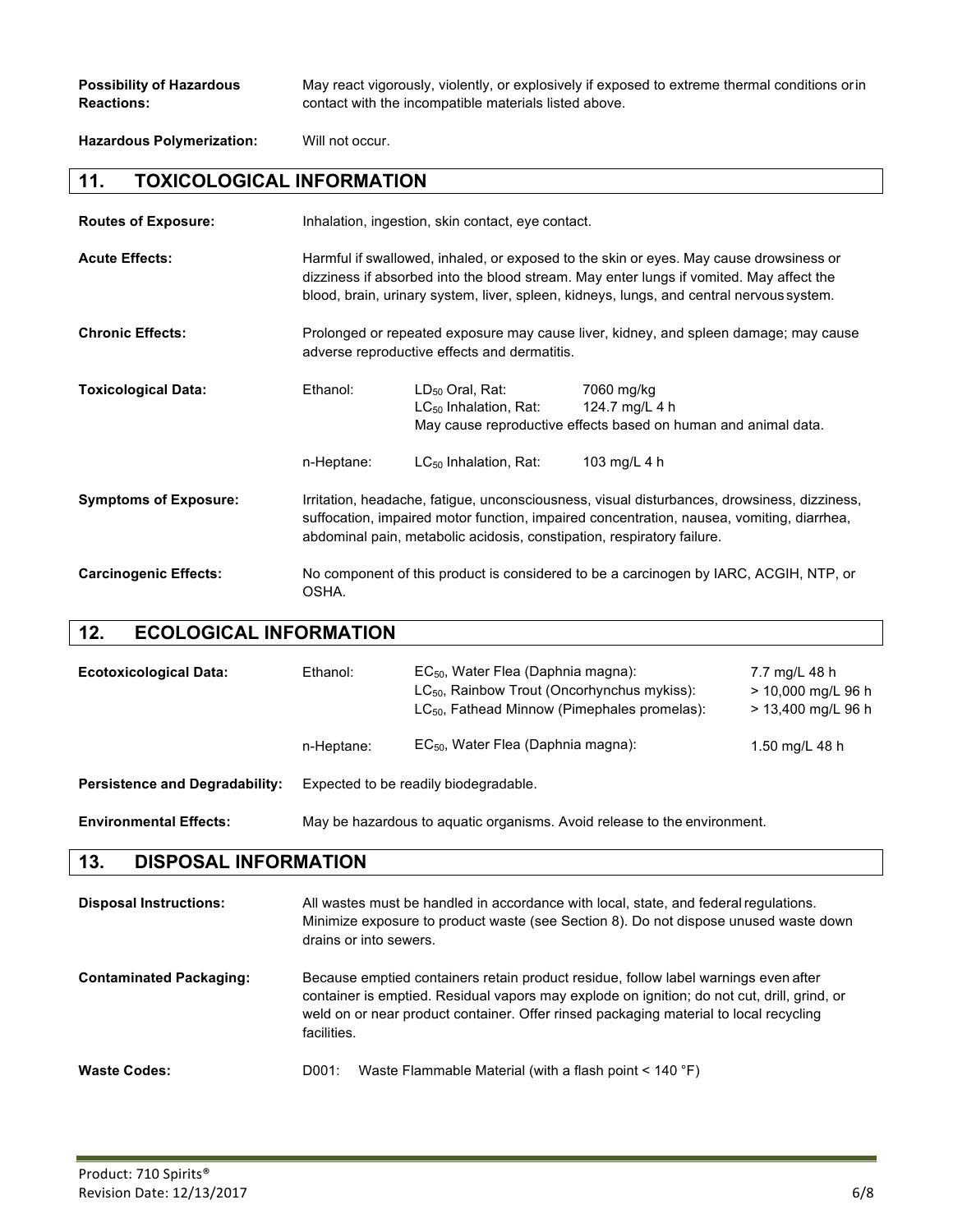#### **14. TRANSPORT INFORMATION**

#### **DOT:**

| <b>UN Number:</b>                                                | <b>UN1987</b> |                              |
|------------------------------------------------------------------|---------------|------------------------------|
| <b>Proper Shipping Name:</b> Alcohols, n.o.s. (Ethanol, Heptane) |               |                              |
| <b>Hazard Class:</b>                                             | 3             |                              |
| <b>Packing Group:</b>                                            | Ш             |                              |
| <b>ERG Number:</b>                                               | 127           |                              |
| <b>Environmental Hazard</b><br><b>Regulations:</b>               | n-Heptane:    | <b>IMDG Marine Pollutant</b> |

**Other Transport Precautions:** No information found.

#### **15. REGULATORY INFORMATION**

#### **U.S. Federal Regulations**:

| <b>OSHA:</b>    | This product is considered a "Hazardous Chemical" as defined by the OSHA Hazard<br>Communication Standard, 29 CFR 1910.1200. |
|-----------------|------------------------------------------------------------------------------------------------------------------------------|
| TSCA Inventory: | All components of this product are on the U.S. TSCA Inventory.                                                               |

#### **U.S. EPCRA (SARA Title III):**

| Section 302: | No information found. |
|--------------|-----------------------|
|              |                       |

**Sections 311/312:**

| <b>Hazard Category</b>           | List (Yes/No) |
|----------------------------------|---------------|
| Section 311 - Hazardous Chemical | Yes           |
| Immediate Hazard                 | Yes           |
| Delayed Hazard                   | No            |
| Fire Hazard                      | Yes           |
| Pressure Hazard                  | No            |
| Reactivity Hazard                | N٥            |

**Section 313:** No information found.

**CERCLA Reportable Quantities:** No information found.